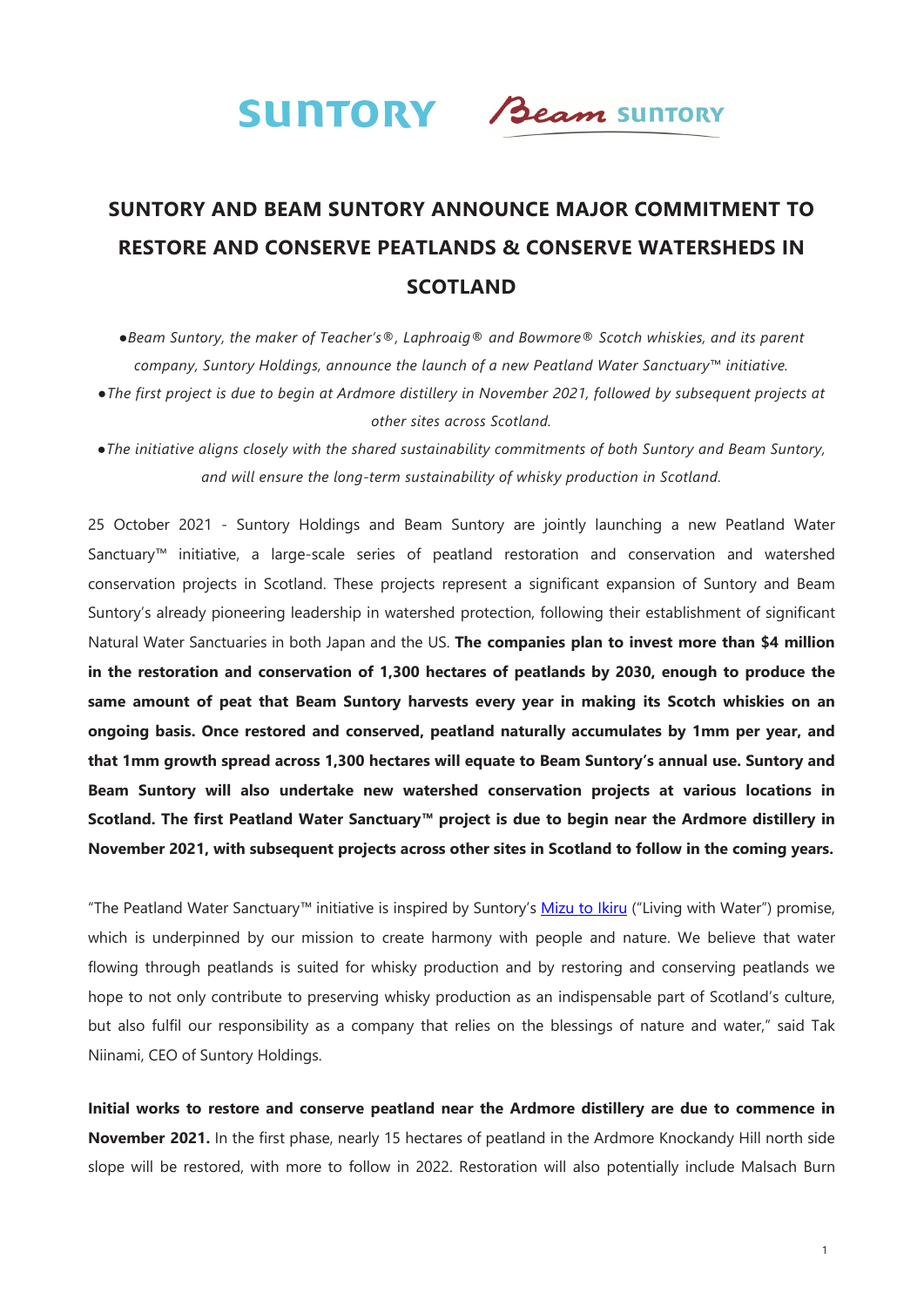

Valley as early as 2022. This initial restoration project at Ardmore will be undertaken in partnership with the James Hutton Institute, who are assisting with the research, planning, and execution of the restoration, and Forestry and Land Scotland, which owns the land.

**The Ardmore project will be the first in a long-term programme of peatland restoration and conservation and watershed conservation projects which Suntory and Beam Suntory will undertake across Scotland. These projects are expected to launch before 2030.** Initial assessments for new projects are already underway on Islay, where Beam Suntory's Bowmore and Laphroaig distilleries are located, and surveys on potential watershed activities near Beam Suntory's Auchentoshan and Glen Garioch distilleries are also being planned. Detail on these projects will be announced in due course.

Beyond this 2030 ambition, the long-term aim of the Peatland Water Sanctuary*™* initiative is for Suntory and Beam Suntory to have restored sufficient peatlands by 2040 to equate to twice the volume of peat that Beam Suntory harvests to make its Scotch whiskies. Although Scotch whisky production as a whole accounts for less than 1% of Scotland's peat use, and Beam Suntory's Scotch production accounts for part of that 1%, both companies share the industry's commitment to ensuring their use of peat is sustainable and to making a positive impact on Scotland's environment more broadly.

The Peatland Water Sanctuary™ initiative aligns with the **Suntory Group Sustainability Vision** and Beam Suntory's ambitious [Proof Positive](https://www.beamsuntory.com/en/sustainability) sustainability strategy, as well as the Scotch Whisky Association's environmental commitments. In addition to the long-term positive impact of peatland and watershed restoration and conservation on water retention and quality, the work will also support carbon sequestration and biodiversity in the local area, helping to maintain and protect the important role of peatland ecosystems in Scotland's natural environment.

**David Hunter, Chief Supply Chain Officer, Beam Suntory commented:** "As part of our Proof Positive sustainability strategy, we believe it's our responsibility to make a positive impact on the environment in which we operate, which is why we are committing to restoring and conserving as much peat as we harvest by 2030, as well as conserving crucial watersheds across Scotland. By protecting peatlands and preserving local watersheds, we will also help to enhance and ensure the production of the highest quality whisky in Scotland for future generations."

**Professor Colin Campbell, Chief Executive of the James Hutton Institute, said:** "We are pleased to be working alongside Suntory, Beam Suntory and Forestry and Land Scotland on this vital initiative to help restore and protect one of Scotland's most iconic habitats. Healthy peatlands help build resilience into our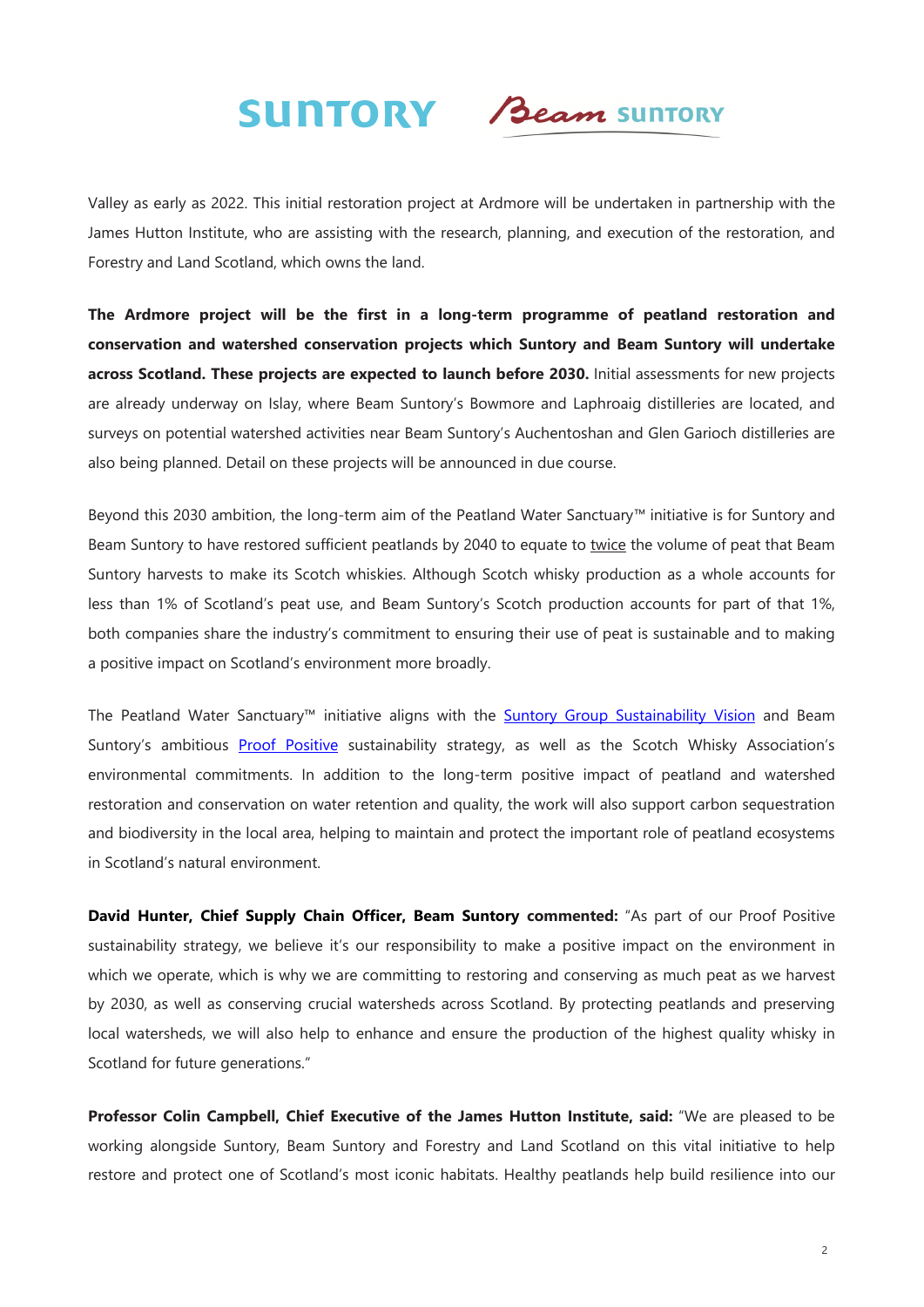

water supplies and restoring them allows nature to recover from the impact of climate change and promotes long-term carbon sequestration.

"These natural assets are essential for sustaining one of Scotland's most important industries, and it is truly a pleasure to work with partners who have such a well-developed philosophy around the protection of our natural environment."

**Simon Hodgson, Forestry and Land Scotland Chief Executive, said:** "We are pleased to be working with Suntory, Beam Suntory and the James Hutton Institute on such a forward-looking conservation programme. It is a great example of how business and land management organisations can work together and is a welcome addition to our growing suite of corporate partnerships."

### **Notes to Editors:**

- ●It is estimated that an active peatland that is kept in good condition can accumulate 1mm of peat per year. Based on this estimation, we calculated that if we restore and conserve 1,300 hectares of peatlands, we will be able to naturally accumulate the same amount of peat we use each year for our whisky production. This means we would be ensuring that the peatland we use is sustainably managed – balancing peat use with peat creation.
- ●1,300 hectares is equivalent to approximately 1,820 football pitches.
- ●Further information about Suntory's promise to its stakeholders Mizu to Ikiru ("Living with Water") and its mission to create harmony with people and nature can be accessed **HERE**
- ●More information about Beam Suntory's Proof Positive commitments can be accessed [HERE](https://www.beamsuntory.com/en/sustainability)
- ●Previous examples of Suntory and Beam Suntory's work to conserve watersheds and other natural environments around the world can be accessed [HERE](https://www.suntory.com/csr/activity/environment/) and [HERE](https://www.beamsuntory.com/sites/default/files/2021-04/Proof Positive Fact Sheet.pdf).
- ●We are proud that the Peatland Water Sanctuary*™* initiative will support and complement several ambitious long-term sustainability goals set out by the Scotch whisky industry and the Scottish Government:
	- OThe [Scotch Whisky Industry Sustainability Strategy 2040](https://www.scotch-whisky.org.uk/insights/sustainability/) includes an ambition for the industry to play an active role in conserving and restoring Scotland's peatland by 2035. The Scotch Whisky industry represents just 1% of the total peat extracted in the UK, yet the industry is determined to play a key role in restoring this vital carbon sink. A Peat Action Plan will be developed that will outline how our industry will deliver environmental net gain and will support the International Union for the Conservation of Nature (IUCN) UK Peatland Strategy 2040. The Beam Suntory/Suntory Peatland Water Sanctuary*™* initiative will deliver ahead of this industry target.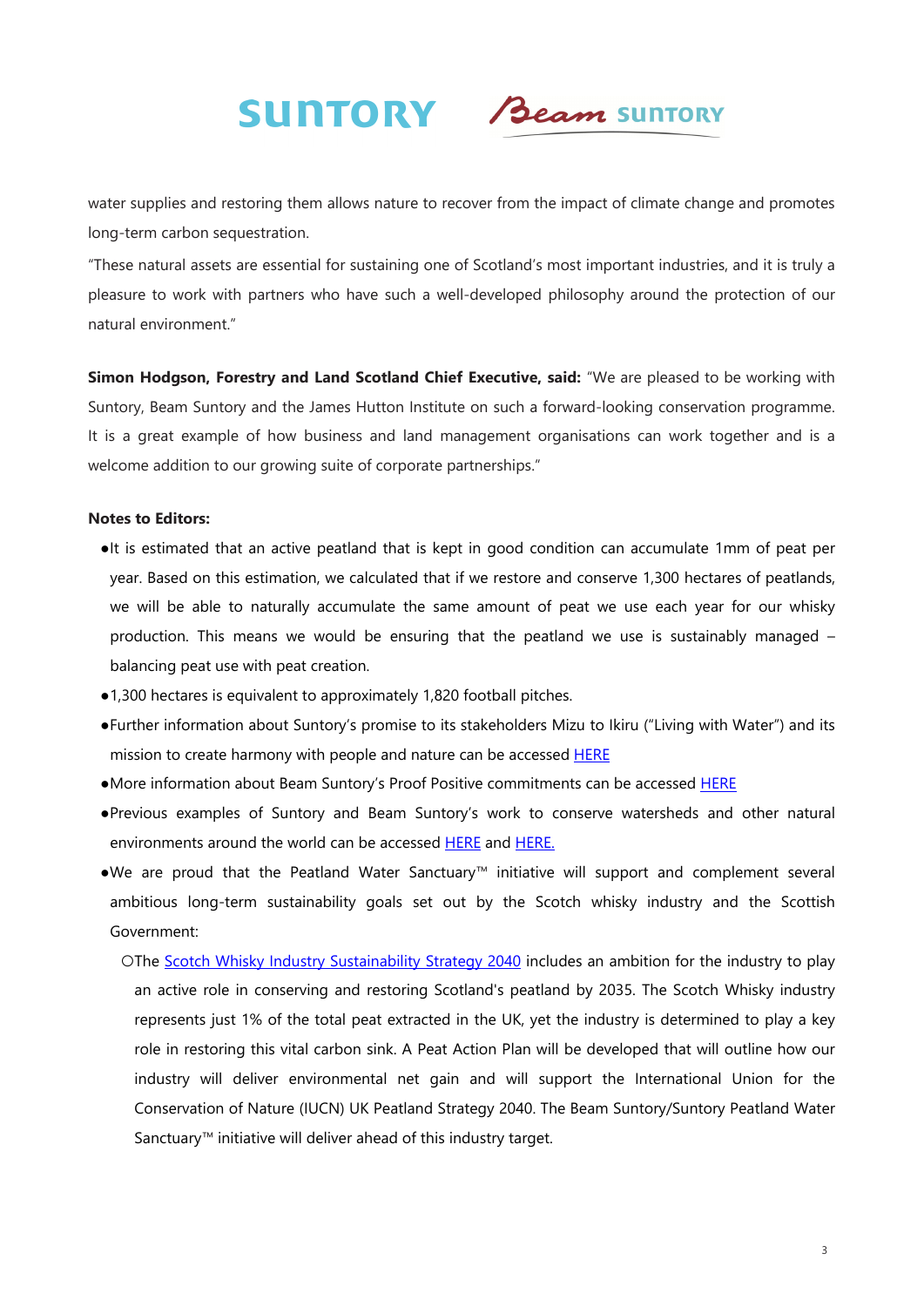

- ○Likewise, the Scotch Whisky Industry Sustainability Strategy 2040 has set ambitious targets to reduce water use across the industry and the SWA will also develop a Whisky Water Stewardship Standard which will go beyond reducing the amount of water we use and consider wider catchment issues, including water quality, biodiversity, morphology of rivers and lakes, and responding to a changing climate. The SWA will do this through collaboration, working together with partners and other water users.
- ○The Scottish Government has also committed in its Climate Change Plan and the current Programme for Government to restore 250,000 hectares of degraded peatland by 2030, with an annual target of 20,000 hectares. It has committed a £250 million ten-year funding package to support this peatland restoration target but will require privately funded initiatives like the Peatland Water Sanctuary*™* initiative to achieve this goal.
- ●Beam Suntory is proud to employ more than 360 people in Scotland, the large majority of whom are involved in the production of its renowned Scotch whiskies, including Glen Garioch, Ardmore, Auchentoshan, Laphroaig, Bowmore and Teacher's.

#

### **About Suntory Holdings**

As a global leader in both the alcohol and non-alcohol beverages industry, Suntory Holdings offers a uniquely diverse portfolio of products from premium spirits, beer and wine to brewed teas, bottled water, carbonated soft drinks, ready-to-drink coffee and energy drinks, along with health and wellness products. Suntory is home to award-winning Japanese whiskies *Yamazaki*, *Hibiki* and *Hakushu* as well as iconic American spirits *Jim Beam* and *Maker's Mark*. Suntory also fascinates the taste buds in Japan and the Asian market with our *Premium Malt's* beer and also owns the exceptional Japanese wine *Tomi* and the world famous *Château Lagrange*. Its brand collection also includes *Sauza Tequila*, non-alcoholic favorites *Orangina*, *Lucozade*, *Ribena*, *BOSS* coffee, *Iyemon* green tea, *Suntory Tennensui* water, *TEA+ Oolong Tea*, *V and BRAND'S*, as well as popular health and wellness product *Sesamin EX*.

Founded as a family-owned business in 1899 in Osaka, Japan, Suntory Group has grown into a global company operating throughout the Americas, Europe, Africa, Asia and Oceania with an annual revenue (excluding excise taxes) of \$20.4 billion in 2020. Suntory is driven by Yatte Minahare - the spirit of bold ambition - and our 40,044 employees worldwide draw upon our unique blend of Japanese artisanship and global tastes to explore new product categories and markets.